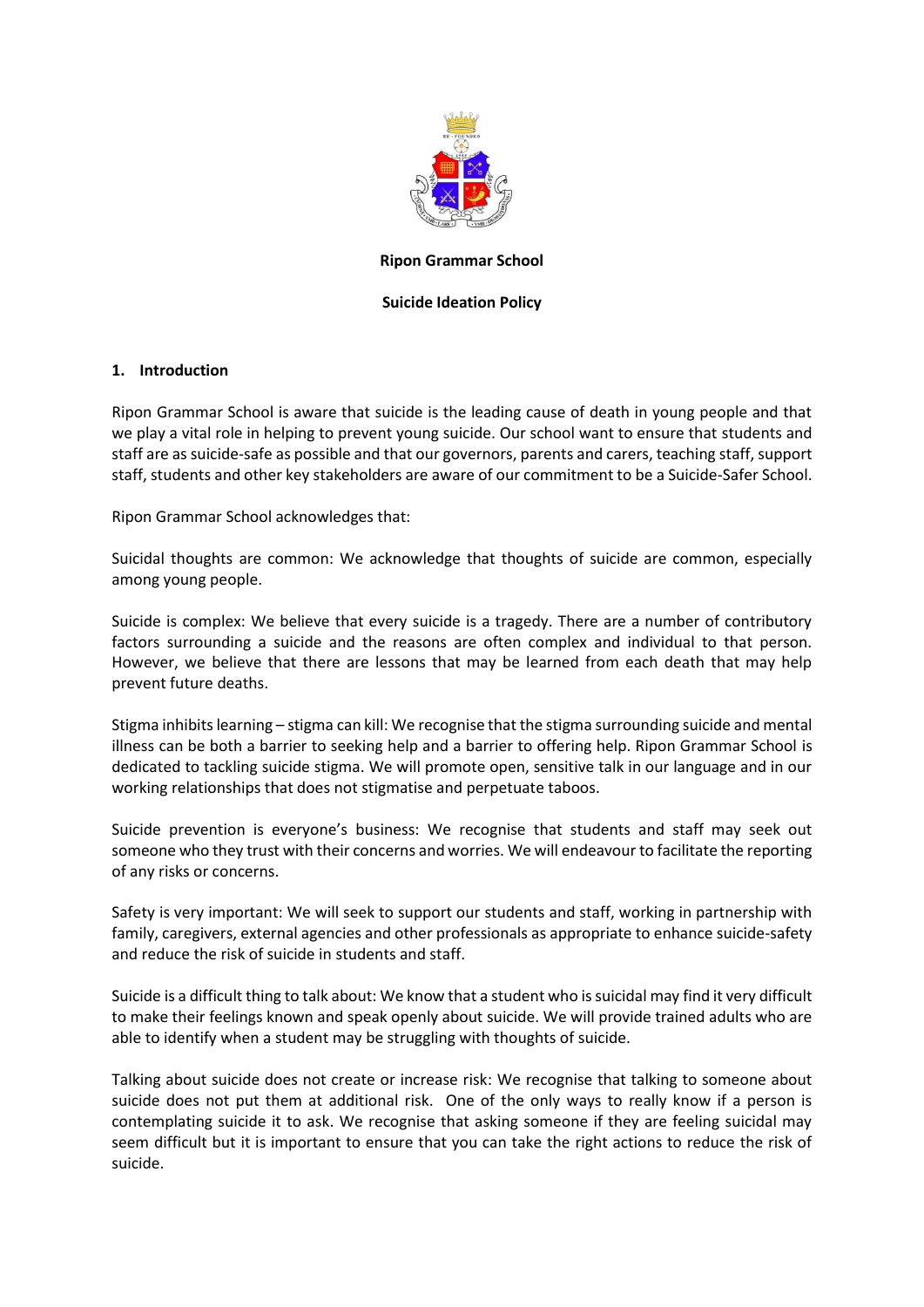Those with personal experience have a unique role to play in the development and refinement of this Suicide-Safer Policy: We will endeavour to involve anyone from our community who has personal experience of suicide, either having struggled themselves or supported someone with thoughts of suicide.

# **2. Policy**

How we help ensure an active person-centred suicide prevention and intervention policy:

- Ripon Grammar School has a named individual who is responsible for the design, implementation and maintenance of this policy.
- Ripon Grammar School has staff trained that understand this policy and are trained in Suicide Intervention. We will ensure that all staff have undertaken Suicide Intervention Training and where appropriate to the role additional training is undertaken. The Designated Safeguarding Lead will be the point of escalation for any concerns about a student or young person. We will keep confidential records of students at risk of suicide to ensure some continuity of care within the intervention model.
- We will endeavour to ensure that all our staff are suicide aware. This means that all staff inductions will include suicide awareness, i.e. how to spot signs, what to do and how to escalate any concerns whether this is in relation to a student or member of staff.
- We will ensure that all students are suicide aware. This means that we will ensure that as part of the planned Personal, Social, Health and Citizenship Education (PSHCE) curriculum there is age appropriate learning which equips our students to know how to spot signs, what to do and how to escalate any concerns to a member of school staff.
- We will be clear about how we enhance the physical safety of our environment including the removal of potential ligature points, restricting access to places which facilitate jumping, and securely storing harmful substances.
- We recognise that the need to protect someone's life must be balanced against the need to protect their confidentiality. We therefore routinely ask all students over 18 and members of staff for permission to share any serious concerns for their welfare with an emergency contact of their choice. Should any student or member of staff who is known to have suffered from suicidal thoughts and is presently believed to be at risk, leave Ripon Grammar School unexpectedly for whatever reason, we will endeavour to inform their emergency contacts of their vulnerable state and the police as appropriate.
- We recognise that anyone may experience periods of poor mental health while attending our school or college. We will endeavour to put in place mechanisms which allow staff that have regular interaction and be able to flag or review any concerns about individuals including suspected suicidal thoughts. Ideally this flagging will be electronic and immediate e.g. alerting DSL/DDSL contact on school website. Students that are flagged in this way will be reviewed regularly and routinely by nominated staff so that patterns of concerning behaviour can be spotted and the necessary steps can be put in place to keep them safe, including meeting them face to face.
- We recognise that whilst rare, young people can be particularly susceptible to suicide contagion where one such loss can lead to or be linked to further links deaths within a particular community or establishment. We acknowledge that early identification of such a situation or an emerging cluster requires vigilance and effective communication from all relevant partners. In such circumstances a coordinated, multi-agency response led by Public Health teams is essential and Ripon Grammar School will cooperate in any multi-agency activity.
- If a child moves schools and there are concerns that they may be at risk of self-harm or suicide, Ripon Grammar School will share their concerns with the child's new school/college to ensure